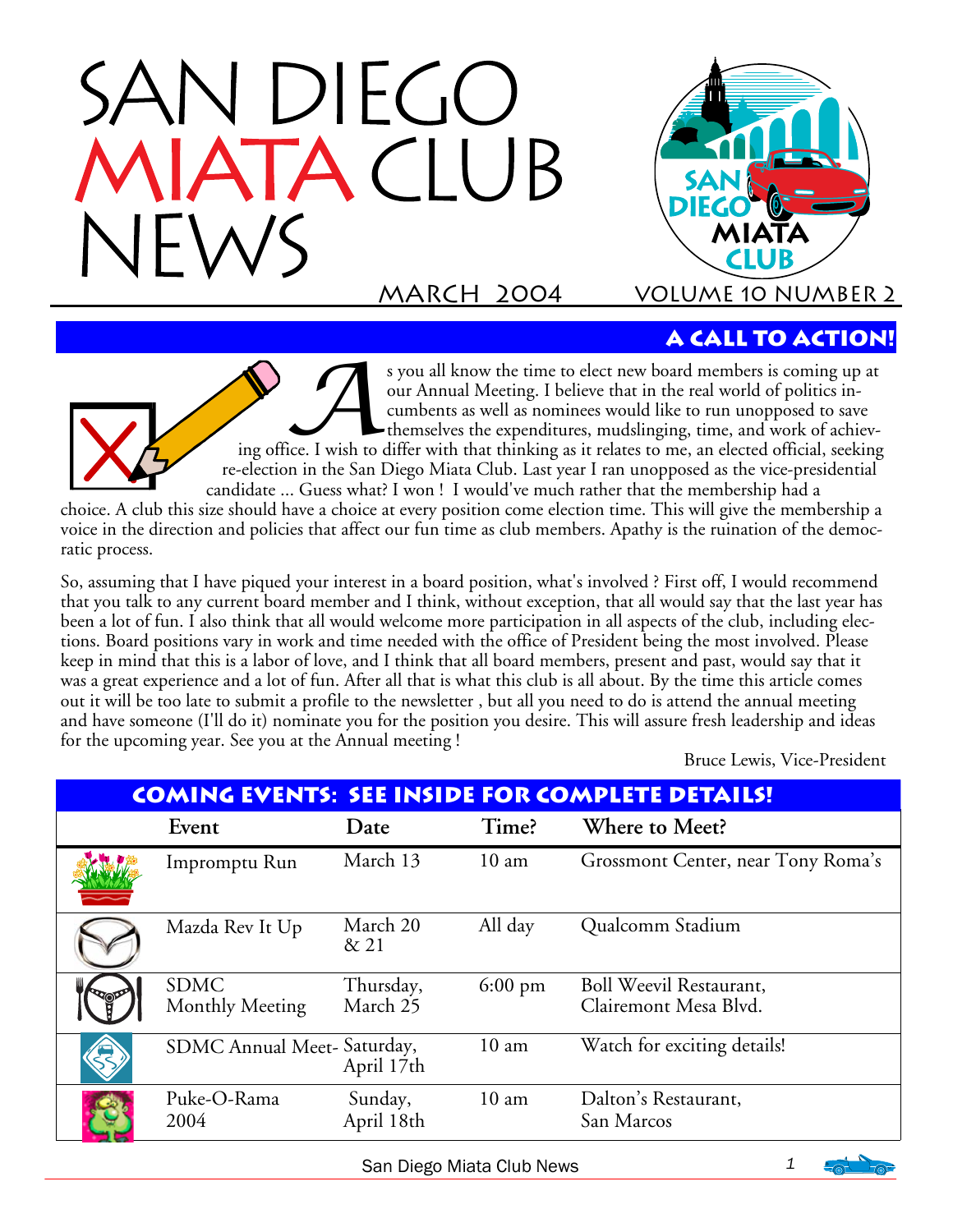### **Download Instructions SDMC Membership List**

C urrently approximately 94% of our<br>Internet. This capability allows you, as Internet. This capability allows you, as<br>a club member, access to Yahoo groups. What's so special about Yahoo Groups? This gives us access to all the SDMC email, photo catalogs, and list information. On this site we offer club members a membership list that includes, name (both member and SO), phone number (this field is blank if you request it), car year, car color, license plate, and home city (NOT address or zip). This information is available to members ONLY! To access this information you MUST acquire (FREE!) a Yahoo Group account. Once you have this account setup do this:

1. Go to http://groups.yahoo.com/ (on left, top of screen you will see sign in section, logon here with name and password) note; most browsers will allow you to save this location with your password and login name. Bookmark this location and everything will be automatic after this point in time.

2. In the upper left corner you will see a section that says "My Groups." Put your cursor on SDMC-LIST and single click the left mouse button.

3. You are now on our group site. You can get to email, photos and other sources. In this case, look in the upper left section and place your cursor over "Database" and single click.

4. You are now in the Database section and you will see a list of available club databases. Single click on the desired database (most current as of this instruction is "July 2003 SDMC Membership Roster.")

5. You are now in the database and you will see a list of all club members. To sort (alphabetize by last name), single<br>click on the field labeled "Last Name." You can sort on any other field you desire.

6. To print; single click on "Printable Report." On your browser go to "File" (upper left corner) and single click. This will drop a pull down menu of file functions. Near the bottom of the drop down menu you will see "Print." Single click this command.

7. A print menu will pop up giving you access to your printer controls (this presupposes that you have a printer hooked up to your computer). Once your printer is configured to your liking, single click on the "OK" or "Print" button.

8. Voila! you now have 17 (or so) pages of the SDMC Membership Roster.

### **Newsletter Team**

Take the time to say "thank you!" to the newsletter team!

EUNICE BAUMAN, Editor-in-Chief newsletter@sandiegomiataclub.org

LAURIE WAID, Layout Editor BRENDA KAY, Features Editor MARY MARTIN, Membership Info TOM SPRAGUE, Member Profiles SCOTT LEWIS, Tech Editor STEVE WAID, Events Editor DYANNA SMITH Mailing coordinator BARRY BILLINGSLEY, Ads Editor PAM HUNT, TED KESLER, TOM SPRAGUE & ROBIN FAIRCLOTH, Proof Readers

Digital copies provided by:



13000 Danielson St., Suite G Poway, CA 92064 Fax 858-486-6779 signup7@aol.com

### **Mission statement**

The purpose of the club is to promote the enjoyment of, and enthusiasm for, one of the world's most exciting sports cars the Mazda Miata.

Owning and driving a Miata is one of life's great pleasures, and adding the company and camaraderie of like-minded enthusiasts only enhances the experience. Won't you join the fun as we enjoy the beauty of San Diego County from the seat of a very special little roadster?

**Let's have fun driving our Miatas!** 

### **Board of Directors**

Executive Board President STEVE KENNISON (858) 271-8498 president@sandiegomiataclub.org

Vice President BRUCE LEWIS (619) 447-0930 vicepresident@sandiegomiataclub.org

Secretary **SUE HINKLE** (760) 735-9456 secretary@sandiegomiataclub.org

Treasurer ROZ SCOTT (760) 789-3872 treasurer@sandiegomiataclub.org

Administrative Board Membership JUDY RYAN & GALE CHAN (619) 434-2007 or (858) 492-9227 membership@sandiegomiataclub.org

Events Coordinator STEVE WAID (760) 432-0727 events@sandiegomiataclub.org

Club E-mail Postmaster/Webmaster ROBERT "JTBOB" HOLLAND (858) 549-4011 webmaster@sandiegomiataclub.org

Club Regalia VERONICA DIDIER & KATHY ROBERTS (858) 578-5727 regalia@sandiegomiataclub.org

Newsletter EUNICE BAUMAN (619) 449-4535 newsletter@sandiegomiataclub.org

To send e-mail to all members of the board: board@sandiegomiataclub.org

### **Notices**

The SAN DIEGO MIATA CLUB is a non-profit California corporation. The SAN DIEGO MIATA CLUB NEWS is the monthly newsletter of the SAN DIEGO MIATA CLUB. Use of articles or stories by other Miata clubs is hereby granted,<br>provided proper credit is given. Submissions to the newsletter are welcomed and encouraged. When possible, please e-mail your submissions to the newsletter editor. Submissions may also be mailed to the club's post office box.

Submission deadline is the 15th of each month. Editor reserves the right to edit all submissions.

The SAN DIEGO MIATA CLUB has established a dedicated World Wide Web Home Page at: www.sandiegomiataclub.org

Dedicated 24-hour voice message line:

(619) 434-2007 P.O. Box 17253 San Diego CA 92177



2 **2 San Diego Miata Club News**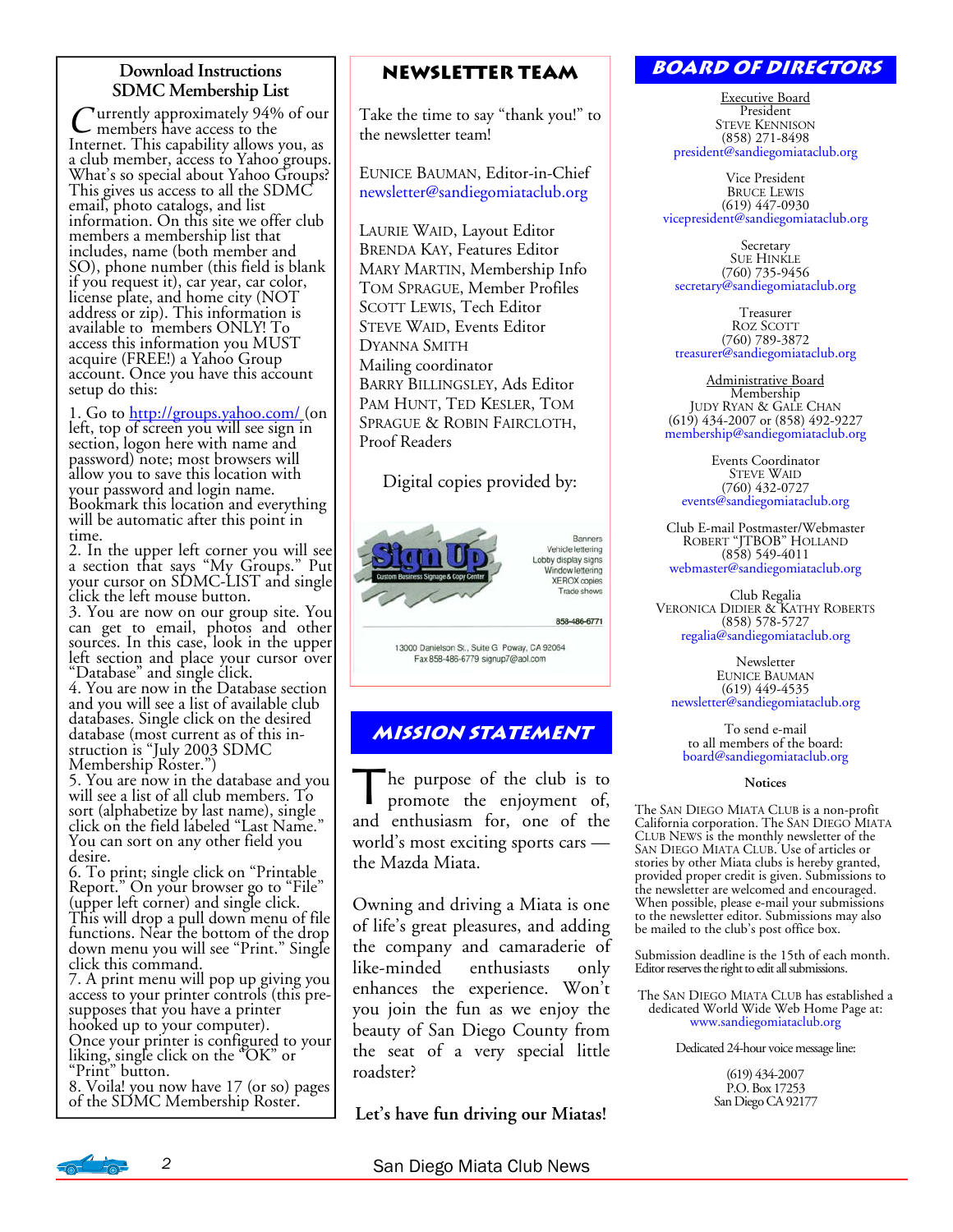# **Upcoming Events**

### **Planned Impromptu Run Saturday, March 13, 2004**  Run leaders: YOU!

10 am at Grossmont Shopping Center, in front of Tony Roma's. Celebrate Spring with your Miata Club friends and some fun Miata driving. The route and destinations will be decided by those who show up.



**Monthly Meeting Thurs, March. 25, 2004 6 PM at Boll Weevil 9330 Clairemont Mesa Blvd. SD (858)571-6225** 

This event is the single best way to



meet your fellow club members, ask questions, and share stories. Don't miss the fun!

# **Mazda Rev It Up— San Diego March 20 and 21, 2004**

IF YOU'VE GOT ADRENALINE, WE'VE GOT THE WHEELS (Sign up at www.mazdarevitup.com)

For more than 40 years, Mazda has dedicated itself to creating vehicles for drivers who truly savor the "emotion of motion."



That's why Mazda's the title sponsor of the second annual Mazda Rev It Up™ Competitive Driving Tour.

Mazda Rev It Up™ is a one-of-a-kind, hands-on event that's all about experiencing that fun-to-drive, connected-tothe-road feeling you get behind the wheel. \$40 for a great day of fun!

At Mazda, this special feeling is simply called "Zoom-Zoom." If you love driving, consider this a personal invitation to come along for the ride. And put yourself in some pretty fast company. So get it in gear and come see for yourself. At Mazda Rev It Up™, you'll find lots of ways to put your driving skills to the test. Plus several ways to park yourself behind the wheel of a new, superb performing MAZDA3 - and pull out all the stops.

**Puke-O-Rama 2004 Sunday, April 18, 2004**  Leaders: Steve and Laurie Waid, swaid@cox.net

The launch of the seventh annual Puke will take place this year at Dalton's Roadhouse. Brunch will begin at 10 am with the drivers meeting at 11 am. The design of the Puke is to place back to back the twistiest roads that we can find, with the results being smiles on the faces of the drivers and a tendency to make the co-pilot's stomach a little unsettled. Smaller groups of cars (10 to 15) with staggered starts enhances the fun. The "Daffodil Group" will again be led by the lovely Laurie Waid in her award winning Sunburst Yellow.



Cactus Cruisin' has been canceled due to low registration.



# **Search for Madonna 2004 May 1st through 3rd**

For the 6th consecutive year, Miatas will travel to San Luis Obispo for lots of driving, great food, fellowship, car show, and of course the fabulous Madonna Inn. The Search is more than a great time with your Miata friends…it is an adventure. Just ask those who have been before. The unexpected is always expected.

To become a Searcher, merely go to the Madonna Inn website at www.madonnainn.com and pick out a room by touring the 109 unique rooms. You'd better come up with your first, second, and third choices in case your first pick is already taken. Then call Barbara at group

reservations, mention the San Diego Miata Club, and reserve your room for Saturday and Sunday nights. The last step is to call or email Steve Waid at (760) 432-0727 or email swaid@cox.net. Give him your room name and number, and the name(s) of the new Searchers. Then sit back and wait. The closer we get to May 1st, more information will be coming via the "secret" Search for Madonna email list. All questions can be answered by Steve Waid, but for the best information, just ask an "experienced Searcher". There are many, from all over California and Nevada, and even Texas and South Carolina!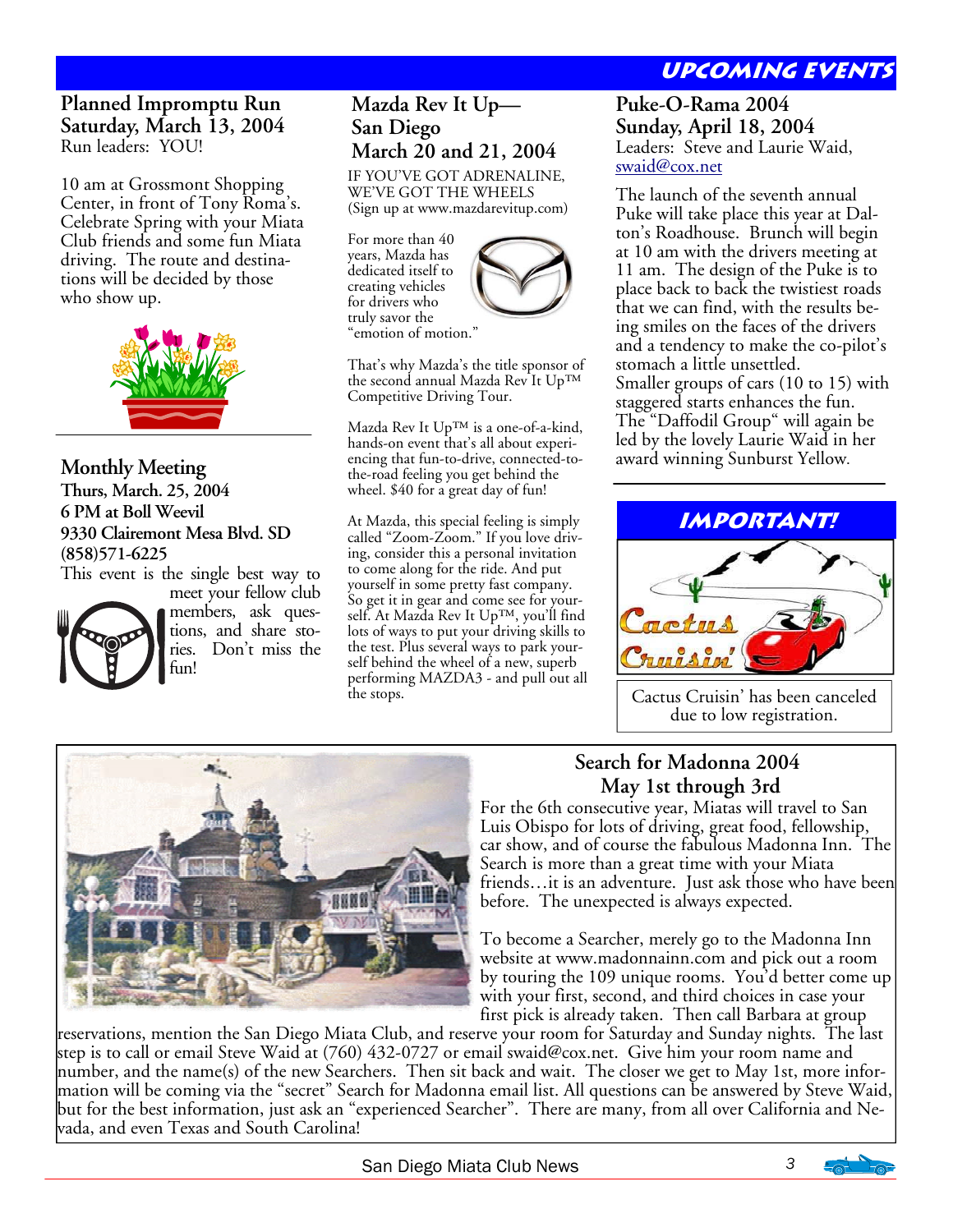# **2004 elections—meet the candidates!**

An e-mail was sent in February indicating that, if you are interested in being considered for election, you are encouraged to submit a short (200-300 word) biographical profile which included your name and a brief description of your qualifications, skills, desires, or goals as a member of the executive board.

This is an opportunity for potential nominees to let club members know about their desire to serve the membership. All bios sent to the newsletter by Feb. 15, 2004 are included below. **However, a biographical profile is not a requirement for nomination and election at the annual meeting.** 



### **For President: Steve Kennison**  Hi Folks,

 It has been a pleasure to serve as President of the San Diego Miata Club this past year. With your help I have been successful in making our club the best in the nation. I would like to continue my association with the SDMC and continue to serve the membership for another year. To that end I am including an updated biography for you to review.

 I joined SDMC in September of 99 along with my wife, Paula. I have been a motorhead for all of my adult life but mostly in the motorcycle world. When the Miata first came out I wanted one but didn't have the funds to support both habits (motorcycles and sports cars). Along came 1999 and I no longer had a motorcycle so I finally ended up getting the Miata I always wanted. I have been enjoying the club and the people in it ever since. Both Paula and I have volunteered for a number of events in the SDMC and Paula is currently the treasurer for Surf 'N'Safari '04. We have also earned our Magnetics and led several impromptu runs. With a lot of help from the club I initiated and conducted a Novice Drivers Safety School.

 Professionally I am a computer scientist and have been project head for several large budget projects over the years. I have experience in leading teams and providing support to computer users. More importantly I have been involved with the Boy Scouts of America as an adult leader for 20 years. I have served in almost every major job in the BSA program including chairman of the adult leader training team for San Diego County Council. This volunteer experience has been very helpful when dealing with the running of our car club. I have provided leadership and direction to the San Diego Miata Club as the Vice President and President.

 I wish to continue my role as president to complete the tasking I started with Surf'N'Safari 04. I have a desire to help to continue the tradition of the San Diego Miata Club. I believe this is the finest organization and group of people I've ever been involved with. I would appreciate the opportunity to serve as president for my second and last term and make this club zoom.

### **For Vice President: Bruce Lewis**

I am hereby announcing my intention of running for another tour of duty as Vice-President of the San Diego Miata Club. My main reason for "reenlisting" is my desire to "give back" to what I feel is an exceptional club and an exceptional group of people. My wife Debbye and I have been active members for about three years now. Our son Dustin, who preceded us into the club, and convinced us to join, (a very good move), currently serves as Club Historian. Debbye's dad Ed is also a member and participates as his health allows. As you can see this has become a "family affair".

 My automotive background includes being a good mechanic, and doing almost all of my own maintenance and upgrades, being a member of a semiprofessional pit crew team for local and Baja races, racing motorcycles in local District 38 as well as Baja events, and, with a few buddies, organizing and running a major California points race in our local deserts. I enjoy thinking "outside the box" and making something run when all else has failed.

 My hopes for the direction of the SDMC is to keep it basically "as is" because I believe that we have a good balance between car oriented events and just plain fun events. The biggest change I would like to see is more participation by the membership into running the club and putting on events. A small dedicated group of people in this club do a lot of work to keep this the fun club that it is. While this group does a fantastic job, it is very easy to get burned9+ out when they do so much for so long. I would like to see a lessening of their responsibilities by dividing these labors among more people. Also, in our membership, I see a wonderful pool of good will and talent that I would like to see come forth and freshen our club with new ideas and direction. See you at the next event !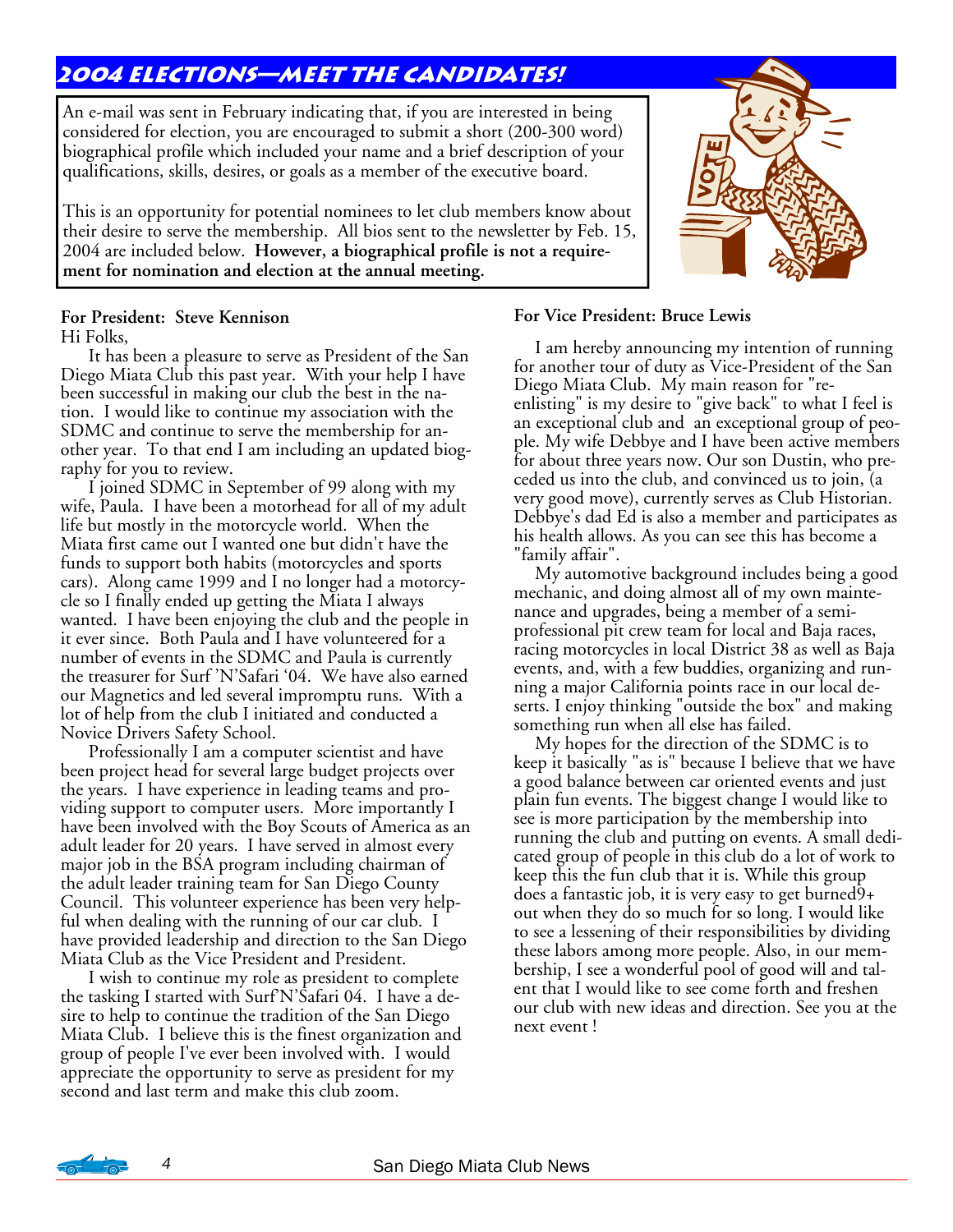# **2004 elections—meet the candidates!**

### **For Secretary: Sue Hinkle**

 Jack and I joined the San Diego Miata Club in August of 1996. SDMC was in its infancy at the time with only 60 or so members. Just a little car club I thought to myself but instantly Jack and I were welcomed with open arms and found that SDMC was much, much more than a car club. It is a Miata community we both feel privileged to be a part of.

 I have served the club in many ways including the annual MDA Charity event and Co-chairing Surf 'N' Safari 99. Presently I serve the club as Secretary and committee member for the upcoming regional event Surf 'N' Safari 04. Entering my 93 Red Miata in the Best of the Bunch car show opened the door for a position with Affinity Development Group who at the time was managing the Miata Owners Club. I'm presently the Director of Member Sales and Support at ADG. In the club's February newsletter I was referred to as the club's cheerleader and that describes me to a tee. Who wouldn't want to stand up and cheer for the best Miata Club in the country.

 Over the years Jack and I have belonged to many other clubs but none compare to the friendship and camaraderie we have experienced being members of SDMC.

Most of all we love our Miata. . .driving the twisties, taking long and short Miata road trips, attending tech days, and spending time with our Miata friends.

2003 has been a great year serving as the club Secretary and participating in many club sponsored events. Members will elect a new board for 2004 at the SDMC annual meeting in April and I would be honored to serve as the club Secretary for another term.

### **For Treasurer: Roz Scott**

 My name is Roz Scott and I am seeking re-election as your Treasurer. It has been my honor to have been elected to this office and serve the membership for the past year. I would like to continue to serve the San Diego Miata Club in this capacity for the next year. Gary AKA Mr. Roz Scott and I have been members of SDMC since Fall of 1999 and have participated in many of the club events. Many of you remember me as one the "Regalia Gals" that hawked trinkets (club regalia) with Paula Kennison for three years at the monthly meetings and Miata events. The upcoming year promises to be another fun-filled one, with lots to do. I hope that you consider my candidacy when you vote at the annual meeting. Thank you.



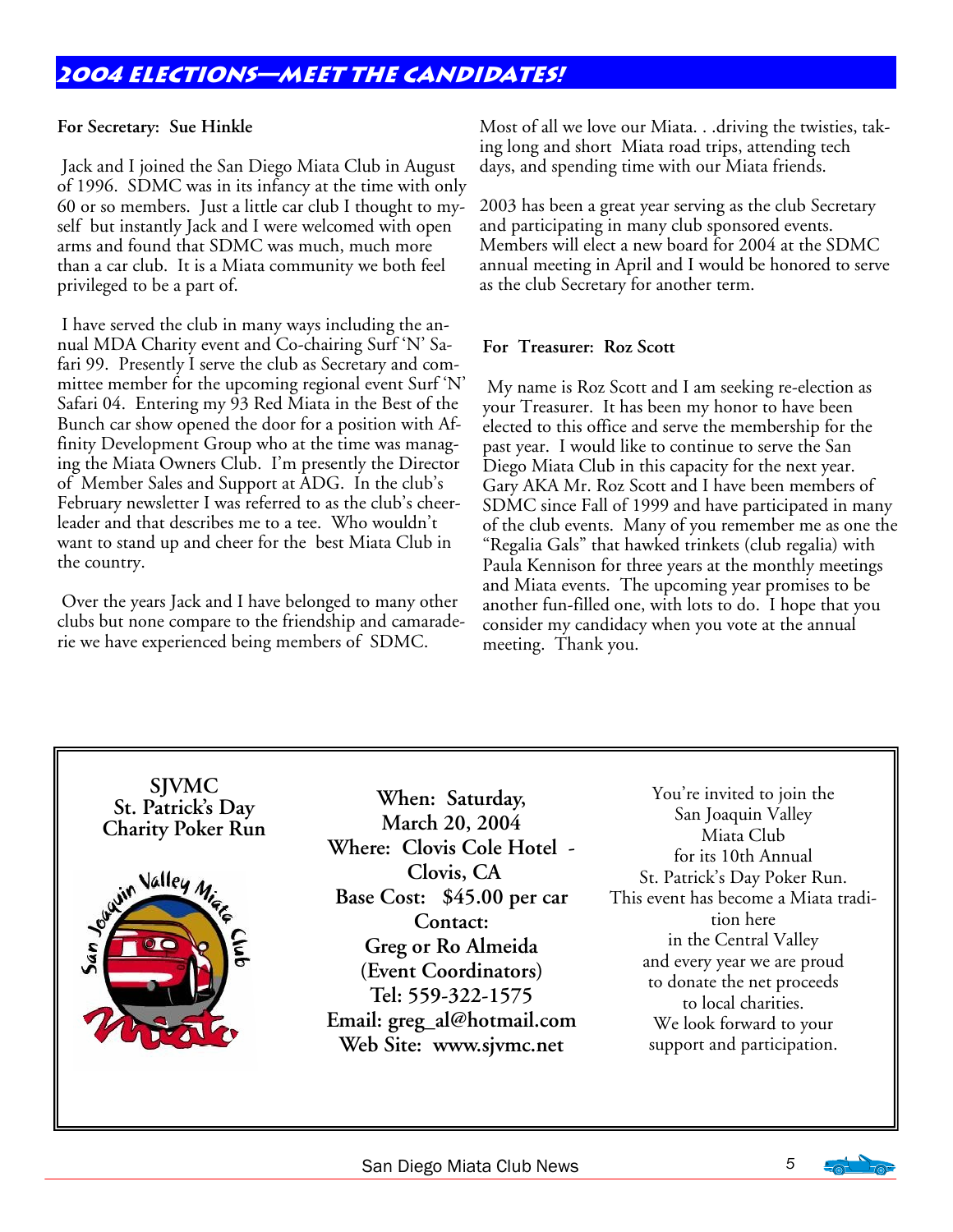# **Surf 'N' Safari '04 update — by les smith**

### **Hey Dudes and Dudettes:**

 Better get used to that greeting because it's the official mood-setting moniker of the Club's regional event October 14-17 … that's only 228 days away from March 1! We'll be welcoming an expected 350+ Miataphiles, some from as far away as Holland, South Carolina and Ramona, for a never-to-be-forgotten weekend at Pala Mesa Resort in Fallbrook.

### **Here's what's happen' dude (or dudette)!**

### **Volunteer Coordinator**

 Brenda Kay has accepted this instrumental role, and is working with Planning Committee members to "staff" SNS '04 activities. Don't be discouraged if you have expressed interested in lending a hand, but have not yet been contacted; that day is coming and it very likely will be in the form of personal contact by or a call from Brenda. (And who could say "no" to someone like her? Don't even try.)

### **SURF 'N SAFARI '04 Events**

 The Club's Fun Team, headed by Event's Chairman Steve Waid, is developing the core components for this weekend. Expect a series of 2 and 3-hour runs -- Palomar Mountain, Julian, Temecula Wine Country, San Diego Scenic Tour (for the out-of-towners who've never been to The Promised Land before) – on Friday, a Murder Mystery Rallye on Saturday, and a Show and Shine/Show and Grime car show on Sunday for starters.

Tech talks, swap meets and a

number of other activities are also being discussed; the end result will be far more than any one person can cover these four days.



### **Vendor Mall**

 Sue Hinkle continues to bring more and more vendors into the fold for SURF 'N SAFARI '04, so be sure and bring some extra money. If it fits on or otherwise has anything to do with a Miata, it should be there.

 Ever hear the expression: "No matter where I place my guests, they always like the kitchen best?" The same will likely be said for the regional's Vendor Mall, thanks to special activities that will be going on there each day.

### **Web Site and On-line Registration**

Registering for and remaining updated on SNS '04 activities can't get any easier than the event's web site: www.miataconnection.com. Credit card provisions have been finalized (thanks especially to Brian Kiehl and Paula Kennison) for onestop service.

"What's happening?" information will be added as events and the schedule are confirmed, SNS '04 regalia can be pre-ordered; you can even link to Pala Mesa Resort to make your reservation for the weekend.

### **Got Room?**

While attending SNS '04, you will not be required to drive your Miata 24 hours a day. And if you play golf, perhaps a bonus: The course at Pala Mesa Resort is being re-seeded during our event, so the volume of golfers will be considerably lower than normal. When making your hotel reservations, be sure and ask about tee time reservations.

### **Bye-bye Barb**

The Planning Committee is saying good-bye to Facilities and Hospitality Chair Barb Templeton as she and John prepare the move (very shortly!) to Cedar City, Utah. Barb, who co-chaired SURF 'N SAFARI

'99 with Sue Hinkle, began putting together the key pieces for this year's event almost 12 months ago: locating our base site and negotiating the contract with Pala Mesa Resort for rooms, facilities and banquet services.

We all recognize and appreciate Barb's key work in the success of SURF 'N SAFARI '04, and she promises to return for this weekend in October.

### **Memories**

Memories of SURF 'N SAFARI '99 are going to begin appearing in this newsletter next month, prepared by some of the people who participated in that weekend five years ago.

If you have been to an event such as this, you know that the "official program" is only the tip of the iceberg; it's the impromptu events, what goes on after hours, and the people you meet that will make this regional special. And unlike Las Vegas ("What happens here, stays here"), you will want what happens at Pala Mesa Resort and on the roads of San Diego County October 14-17 to go home with you.

### **European Marketing Junket**

Co-chair Dennis Didier is on a three-month tour promoting SURF 'N SAFARI '04 throughout Germany and the principal cities of Europe … and at no expense to the Club! (Occasionally he has to break away from this campaign to conduct training for some company that's paying the bills.)

We receive emails from Dennis sporadically; but with keyboards configured differently in Germany, even the Enigma code team can't figure out what he's trying to say. The only message fragments deciphered so far are "yellow" … "Audi" … "Paris" … and "beer."



*6* San Diego Miata Club News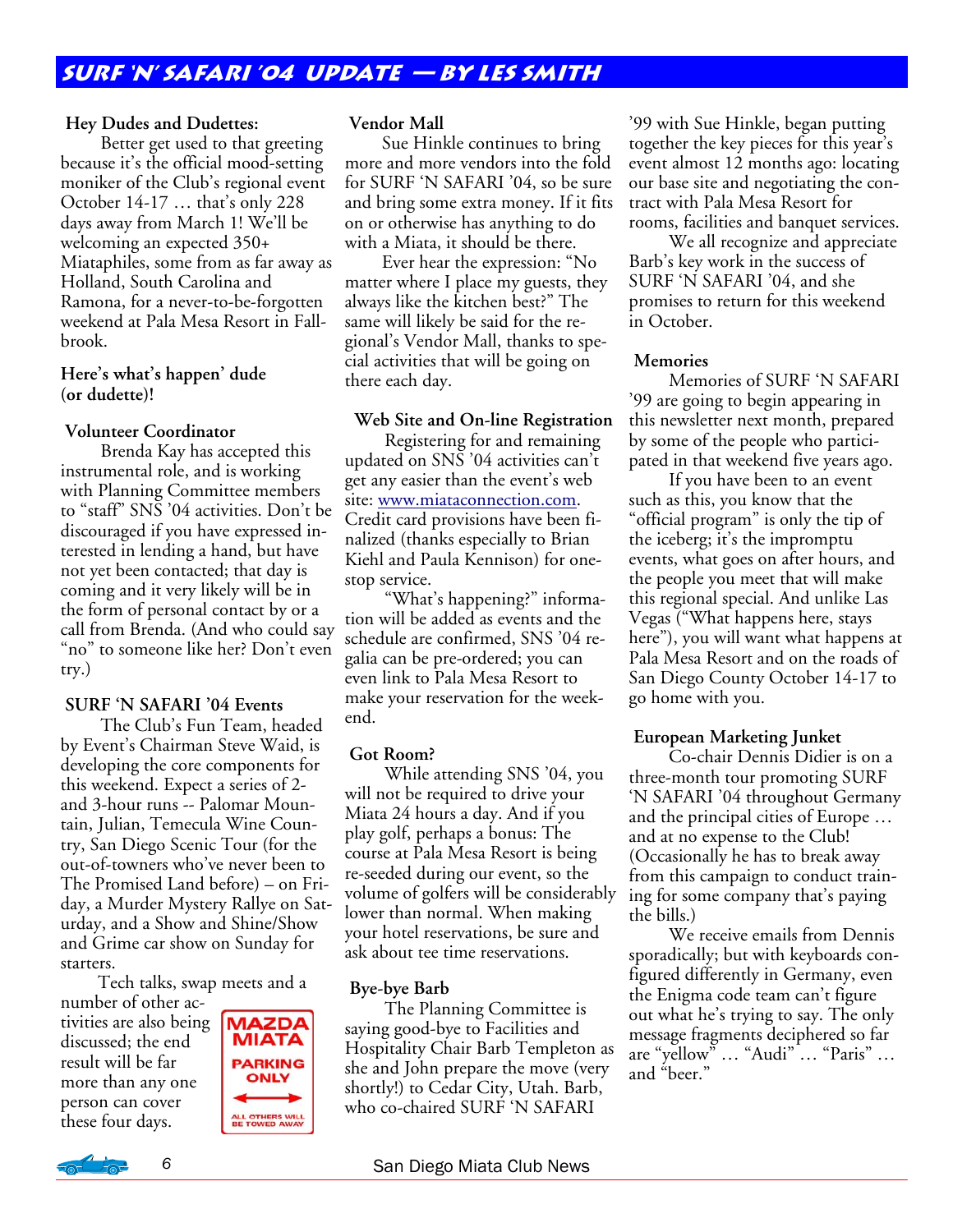# **Surf 'N' Safari '04—special update!**

# **Surfers, Kooks, Hodads, Gremmies and Wahines!**

 $\mathbf{G}^{\text{et ready to wax up your surf-}}$  boards and gas up the Miatas boards and gas up the Miatas 'cuz we're heading to the biggest event in the Western United States. That's right, it's gettin' close to the time for the super cool Surf'N'Safari '04.

> **What have we got planned? Check it out Dude!**

- ¬ **Thursday Night Reception (No host bar)**
- ¬ **Miata Road Fun Runs & Activities - Friday**
- ¬ **Friday Night Dinner Fiesta (with entertainment)**
- ¬ **Surf 'N' Safari Murder Mystery Rallye - Saturday**
- ¬ **Saturday Night Banquet Dinner (with entertainment)**
- ¬ **Show and Shine/Show and Grime Car Show – Sunday**
- ¬ **Special presentations, demonstrations and displays**
- ¬ **Raffle prizes, Door prizes and Surf prizes!**
- ¬ **Vendor Mall Entire Event**

So "Bennie", ya wanna know what the inside break is on this hot session? Well here it is:

**SURF 'N' SAFARI '04 Exclusive Miata Getaway October 14-16, 2004 Pala Mesa Resort Registration: \$150 per person After July 1, 2004: \$170 per person** 

> Registration Closes September 1, 2004



Yo Dude! You will need to book your hotel reservation separately

> **Hotel –**  The host hotel is the Pala Mesa Resort 2001 Old Highway 395 Fallbrook, CA, 92028 (www.palamesa.com).

Rooms start at \$120 per night (and can be reserved at this special rate for a few days before and after the event if you wish an extended stay). Room rates good until Sept. 13, 2004.

For reservations call: (800) 722-4700 or (760) 728-5881 and ask for the San Diego Miata Club Event Special room rate. Email reservations@palamesa.com. **You say you want some more information? Kool! Here it is. Please see our website: www.SanDiegoMiataClub.org/surf. html**  or contact our registrar Paula Kennison, (858) 271-8498 Or email at SNS04@san.rr.com.

 So "drop-in" to San Diego where you can "carve" some really hot roads and "rip" through some really fun events. Don't be a "wannabe" cuz "**DUDE! It's going OFF!"** 



.

San Diego Miata Club News *7* 

**anyone in it!** 

**Can you identify this picture? Ask** 

Photo by Tom Wood

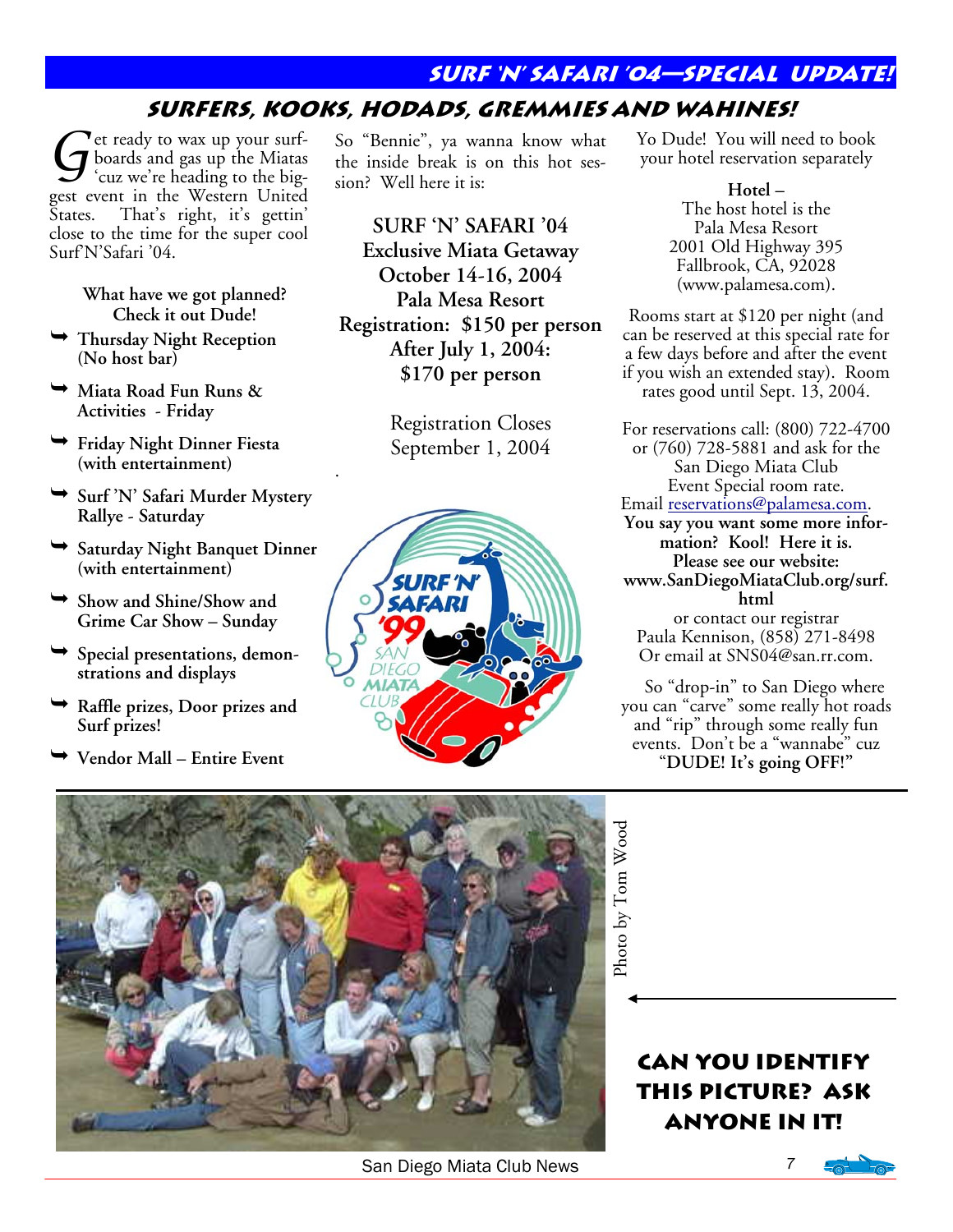# **Tech information - By Scott Lewis, Technical Editor**

Fello once again Miata fans! How about a little change in format. I will be asking our club members what they would like to see for future newsletter tech articles. I would like to see a change in how some of my newsletter they would like to see for future newsletter tech articles. I would like to see a change in how some of my newsletter articles are written in the future to better benefit everyone.

At this point and time, I would like to ask our members to submit any and all ideas you may have about different things you would like to read about. Please keep it simple in the form of a suggestion. It may be something written in previous articles from past newsletters that you would like to see again, or it may be something that "You", our members, would appreciate in print. There is so much knowledge about the Miata that many of you have learned over the years by trial and error. You may have accomplished the task, or you may have become frustrated with the issue. This is the reason I would like to ask for your input. Tell me what you would like read about in the future. Or...! I could tell you about all of the things I have done to my Miata! Do I have your attention now?

Please e-mail me directly at: KARTDRIVER@COX.NET with your ideas. I will be building a database for these ideas to be used in the future and include the person who submitted the idea when used in that Tech Article. Thank you in advance,

Scott Lewis, Tech Editor

# **Have you checked out Mazda Rev It Up?**

Some of you may have noticed Scott Lewis' email post regarding **Mazda's Rev It Up**. Last year, Scott participated in the Finals for Rev It Up and had a wonderful weekend at Laguna Seca.

This year, **Mazda Rev It Up** will be in San Diego on March 20-21. You can go to the website www.mazdarevitup.com and see for yourself some of the most exciting car-oriented things you can look forward to at **Rev It Up**.

The **Mazda Rev It Up** experience has won numerous awards in the advertising/events industry as the premier driving event of the year well put together, enjoyable and inexpensive for the participant. Check out the website and see the action! Then sign up online and get ready to have a terrific time!

# **Autocross 2004**

**F** or those interested, here is a schedule through mid year of the dates<br>for practice and races. Heck! Even if you are not interested! Come<br>on down and enjoy watching the other Miatas and OTM's. Spectafor practice and races. Heck! Even if you are not interested! Come on down and enjoy watching the other Miatas and OTM's. Spectators are free and welcome to bring a chair.

# **2004 Partial Schedule at Qualcomm Stadium**

Feb 14 WEST SCNAX PRACTICE Feb 15 WEST SCNAX CHAMP FEB 22 SE TART PRACTICE

MAR 5 WEST TOUR SCCA MAR 6 WEST TOUR SCCA MAR 7 WEST TOUR SCCA MAR 28 WEST SDAD CHAMP

APR 3 WEST DCCSD PRACTICE APR 4 WEST DCCSD PRACTICE APR 10 WEST SCAT CHAMP

MAY 2 WEST SCNAX CHAMP MAY 8 NE TART PRACTICE MAY 9 NE TART PRACTICE MAY 16 TENTATIVE PRACTICE MAY 22 WEST SDAD PRACTICE MAY 23 WEST SDAD CHAMP

JUNE 6 WEST DCCSD CHAMP JUNE 26 WEST SCAT PRACTICE JUNE 27 WEST SCAT CHAMP

JULY 10 WEST SCNAX PRAC TICE JULY 11 WEST SCNAX CHAMP



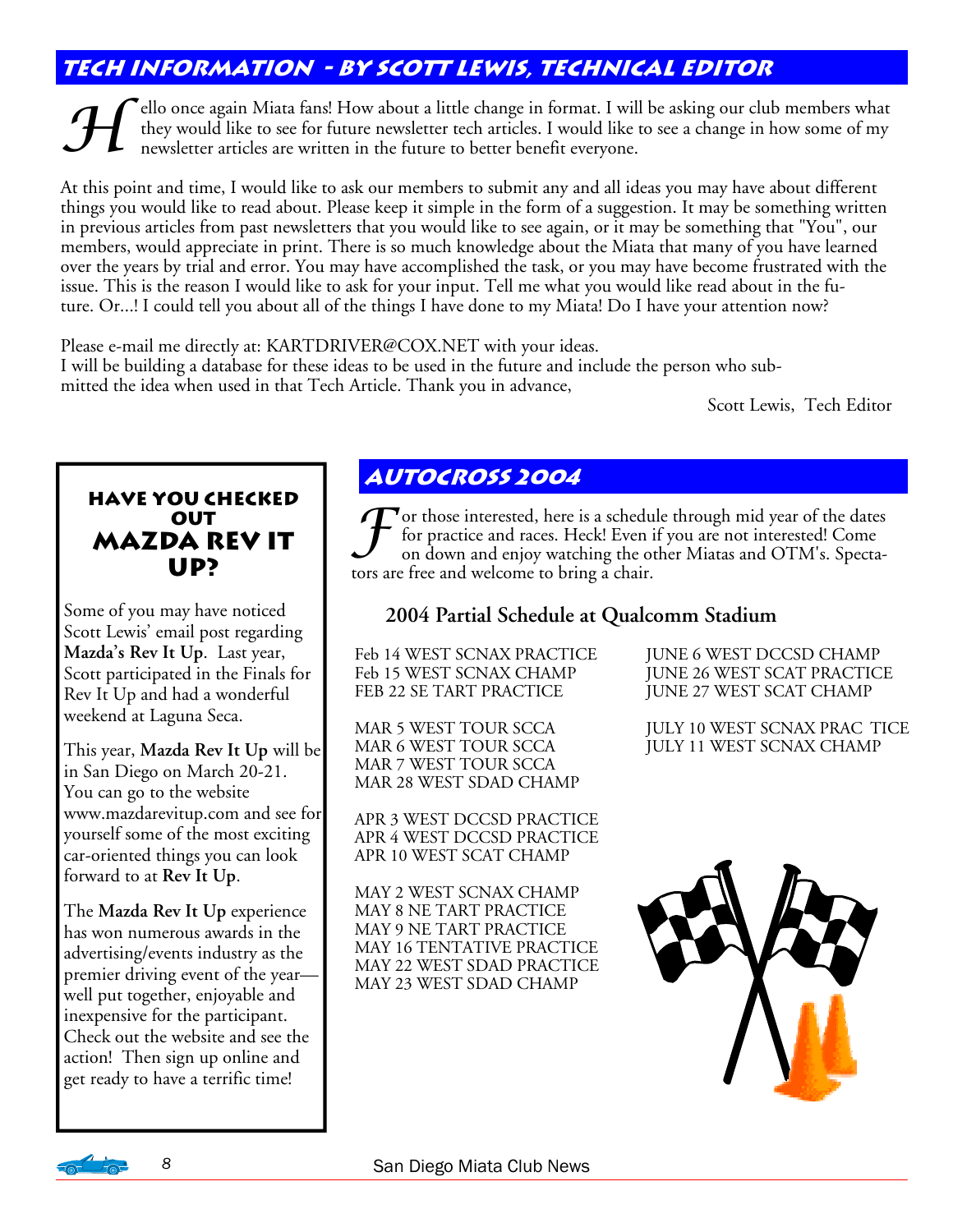# **Valentine's day impromptu run—by bruce lewis**



# **BEWARE THE DARK SIDE**

The Valentine's Day Impromptu Run turned to the "dark side," as we waited for the 10:00 am start<br>time. One by one they came, a Twilight, a Silver, a Montego, an Emerald Green. Where we won-<br>dered were the ever present Reds time. One by one they came, a Twilight, a Silver, a Montego, an Emerald Green. Where we wondered were the ever present Reds? After all this was Valentines Day - the day for RED. So we waited .... in came Ted and Sue Kessler doing power slides in their White car, hmmm, not a dark color, but as we know white is the total lack of color. Our wait continued. More Silvers, a Titanium, a Laguna, Brenda Kay and her Marina Blue - bright color yes, but we on the Dark Side embrace all of our Blue brothers. Well, it was time to saddle up and no Red cars in sight , not to mention our small, yet vocal (obnoxious?) contingency of Yellows. Anyway, off we went into the beautiful ,sunny ,warm, day ..... well, actually.... it wasn't sunny, and it wasn't warm, and it did rain a little ... OK! ALL RIGHT! It was cloudy, damn cold, and it was really raining . I just didn't want the Reds and Yellows feeling smug that they didn't show up and their cars were still shiny and clean. Honestly though it was a blast and several hardy souls DID NOT put their tops up, including Dennis and Marianne Garon, though it should be noted that with a hard boot they did not have the option. Marianne did "weenie out" and put up her color coordinated blue umbrella, only to find out that 50 miles per hour and umbrellas do not mix. [for sale inverted blue umbrella ..cheap, see Marianne.] As the rain dwindled we wound our way through scenic Couser Canyon followed by Rice Canyon and on up into Temecula for a great lunch at Chuys. After lunch several folks opted to head back home but the bulk of the group headed up into Temecula to tour the Wine Country. The run finally ended at Wilson Creek Winery to cap off a really nice run. As we turned south to head home we finally got our clear skies and a gorgeous sunset. Reds and Yellows, we hope to see you on the next run, or else it will be a "Return To The Dark Side".

Bruce Lewis , Vice-President

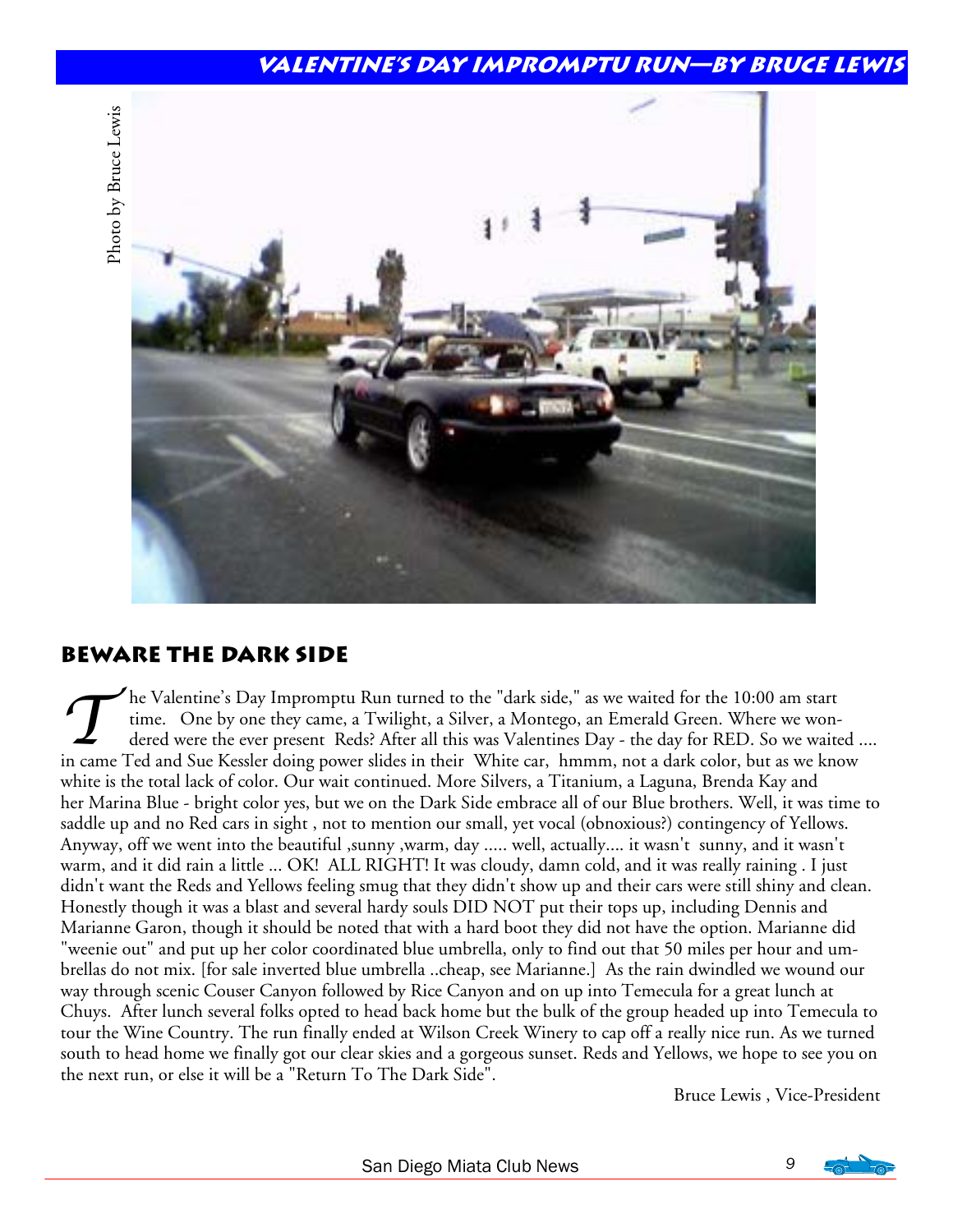### **membership information**

## **New Members**

**Welcome to our newest members (since last newsletter**):

John Hopkins Ramona 1992 Red

Alan Kagan Jill Wilson Oceanside 1999 10AE (Sapphire Blue)

Milton Turner San Diego 1994 White

### **Renewing members**  (since last newsletter):

Eric & Nancy Abad John & Linda Breen B Jason & Joy Brent Sal & Geri Causarano Joshua & Sylvia Cheek Tom & Ginny Foster Tom & Diane Ghezzi Andy Kearl Beata Jedrzejczak Charlie & Lisa Kilgore Bill Knepper John Palan Michael & Susan Pasterkiewicz Bob Pfeiffer Deb Ross John Robbins Dennis Sattler Wally Stevens Mamiko Suzuki Wes Tewksbury

# **Membership Statistics**

**As of February 17, 2004, there are 334 memberships (129 single, 205 dual) and a total of 539 members. Memberships by Miata Color:** 

> 78 Red 52 White 37 Black 29 Silver 19 Emerald Green 14 BRG 12 Montego Blue 13 Yellow 11 Twilight Blue 12 Sapphire Blue 9 Mahogany 9 Mariner Blue 7 Marina Green 7 Titanium 8 Crystal Blue 6 Laguna Blue 6 Garnet 5 Midnight Blue 4 Starlight Blue 3 Strato Blue 2 Merlot 1 Splash Green 1 Evolution Orange 1 Laser Blue 1 Teal (custom) 9 Unreported



### **SDMC REGALIA makes a great gift! makes a great gift!**

### **Support your club and have some great club wear!**

T-shirts, HATS, hooded zip sweatshirts, pins, pens, hat chums, carabineer key chains, and window clings.

Pick up your SDMC Regalia at the monthly meeting or e-mail the Regalia Gals for special requests. Something new is coming: details to follow. Watch your e-mail!

 Contact the Regalia Gals VERONICA DIDIER & KATHY ROBERTS (858) 578-5727, regalia@sandiegomiataclub.org.



# **Badges?**

 ${\mathcal H}$  ave you wondered how to get those nifty engraved plastic name badges that have been turning up on members at the latest events? They are available for a mere \$6.50 each, including shipping to your home, from VICKY KRUEGER. You will need to give her cash up front, as the badges need to be paid for in advance. Lots of colors are available to match your Miata. See Vicky at a monthly meeting or email her at vicky@teamvoodoo.com.

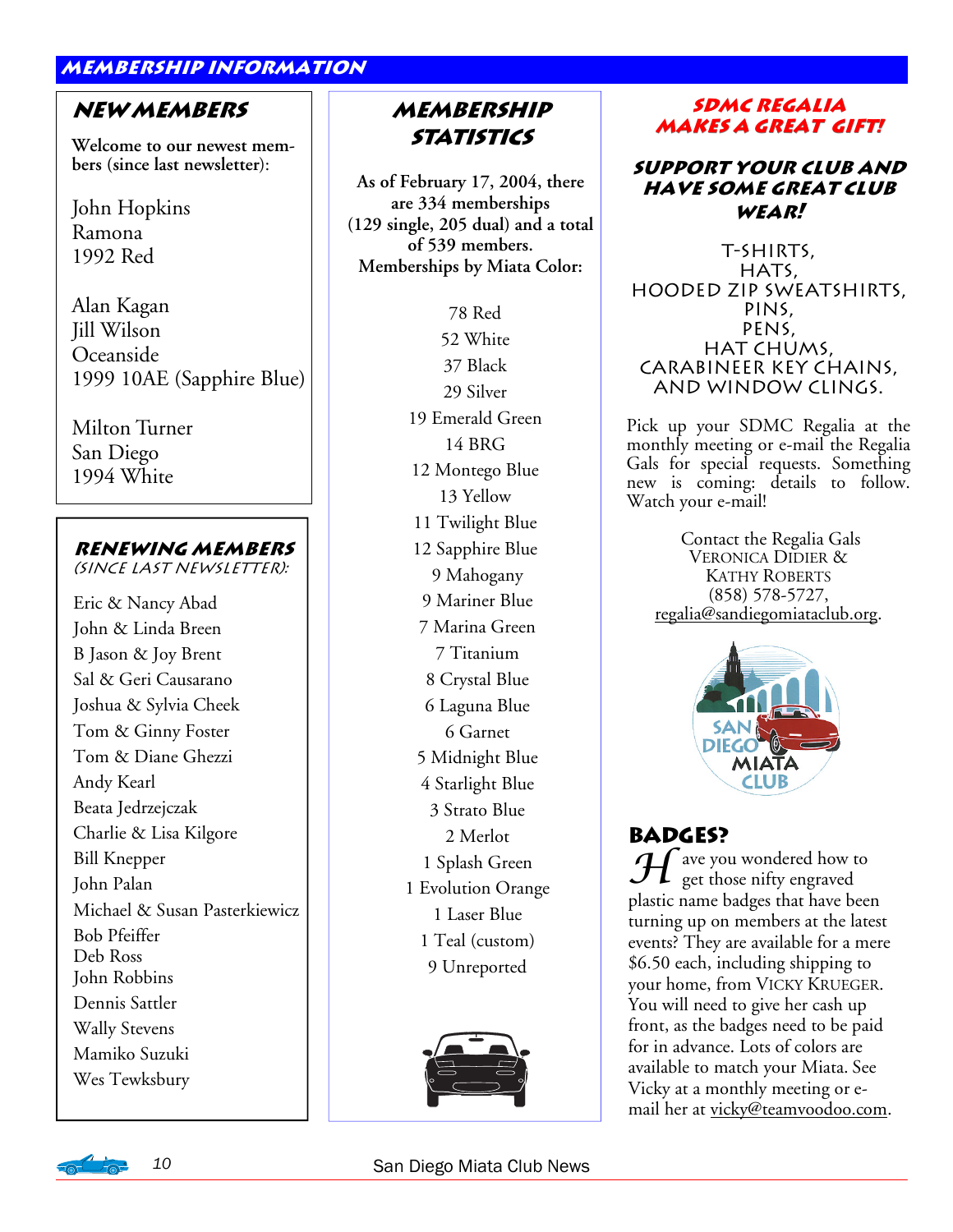# **Classified Ads**

Ulassified ad space is provided<br>free of charge to members<br>first and last name, telephone free of charge to members only. Ads must include your first and last name, telephone number, and e-mail address with each submission. Must agree with current club roster. **Send to: newsletter@sandiegomiataclub.org** 

### WARNING.....THE FOLLOW-ING AD IS NOT FOR THE FAINT OF HEART!!

In a parts search across the southwest I ran across 2 SALVAGE late model Miatas. They are in need of foster homes as the former "parents" are no longer deemed fit to drive them. For Sale: 1) 2001 BRG "special edition", 6 speed, both hard and soft top, Left front damage above the frame rail. Air bags have been used...but only once. \$4850 as is. 2) 2003 Black, 5speed, with "custom paint" This poor Miata found a full can of white paint somewhere on the twisties. It makes that new color "splash" seem more appropriate. It also has left rear damage and left side suspension damage. \$ 6874 as is. I

have located many of the parts for repair of either. If you ever wanted to build a Miata on "the cheap" now's your chance. Bill Knepper 619-670-4430 cell: 619 733-7455 e- mail: vk707@aol.com

 For Sale: Scott Mountain Bike - perfect condition - ridden less than 6 times. \$200 OBO; 2 Phillips Portable CD Players with battery pack and chargers, never used,



in original box. \$100.00 each; Recumbent Exercise Bike - like new, rarely used. For more infor-

mation, contact Sue Hinkle sportscarr@cox.net (760) 735- 9456.

For Sale: 2002 Miata, xlnt cond, 5 speed manual, sunlight silver metallic, black interior with cloth sport seating. Extended Warranty: 84 months or 100,000 miles. Car was purchased May 2002. Currently has 10k miles on it. Paint & Interior Protection Warranty. Includes Sport Suspension Package: 16 inch alloy wheel w/locks 205/45R16 Radial Tires, Bilstein Shock Absorbers, Strut Tower Brace' Torsen Limited-Slip Differential. Such a fun car. Sad to see it go but we are moving so we have to sell it. \$16k/obo For more information call Dallas @ 619-528-0114 or theklassenz@cox.net

 For Sale: 1997 MAZDA MIATA - 5SPD, loaded, alarm, 35K Miles, All Original, Always garaged, Super Clean in & out. Great top & window, newer tires, \$7900.00, 858-689-2884 or speedbolt@netzero.com.

 For Sale: Jackson header for a 94 and Hi flow cat, also have 94 1.8 liter engine, transmission, body and mechanical parts from `90, `92, `94, 96 and a complete interior and top from a 99 10AE and various parts. Wally, (619) 232-2801 ext 313, 234-2858, or wallymiata@juno.com

 For Sale: Parts from my '91 with 125K Miles, Strong Engine, 5- Speed Gear Box & Differential (With Prop Shaft & Axles) - Call for Details-Rick 619-702-8077 or e-mail maigaberzins@aol.com

 For Sale: 2003 Miata LS, 5K mi, xclnt cond, garnet exterior, tan interior and top, wood trim dash

kit added. Job changes force sale. \$18K/obo. Dale Thompson (858) 481-5088 dthompson1@san.rr.com

For Sale:1999 and newer Like-New items --Brainstorm -muffler mellow sound /not loud, make offer. - slotted and cross drilled REAR rotors for '94- 2002 and "sport suspension" / --H&R springs front and rear fits '99-2002. Dennstedt, Mon-Fri 8am-5pm 619-284-4911 larrydennstedt@hotmail.com

 For Sale: Set of 16-inch, 5-spoke alloy wheels for (Miata MX-5 2001) In very good shape, not perfect. Set for \$100. Blane, (760) 739-5423

 For Sale: Road Bike 25 inch (63.5 cm)—700 25C tires. Helmet, 2 pair shoes, clothing, bike stand, cyclo computer. \$250 OBO. Len Garth, (760) 726-3814

 For Sale: Acrylic TC Windblocker— "rated best value, extremely effective, looks good" on Miata.net. For M2 Miatas. Worked great in my 2001 Miata for two months until I added a real rollbar, now it doesn't fit. Blocker, storage bag, mounts, installation instructions, \$75. Bud, (760) 439-8491

 For Sale: `92 Honda VFR750F motorcycle. One step down from a Miata. It's fast and it's black. With low miles it looks almost new and runs like new. \$2300 is all I'm asking since it has a salvage title due to a lay down. Can send photos via e-mail as well answer all questions. I've owned this bike since `92. Tom (619) 303-3062 or rod-

neyt56@cox.net

 Buying or selling your Miata or Miata accessories? You can do it for free on Miatamart— the Miata For Sale –web site, run by SDMC member Rainer Mueller. Check it out at www.miatamart.com.